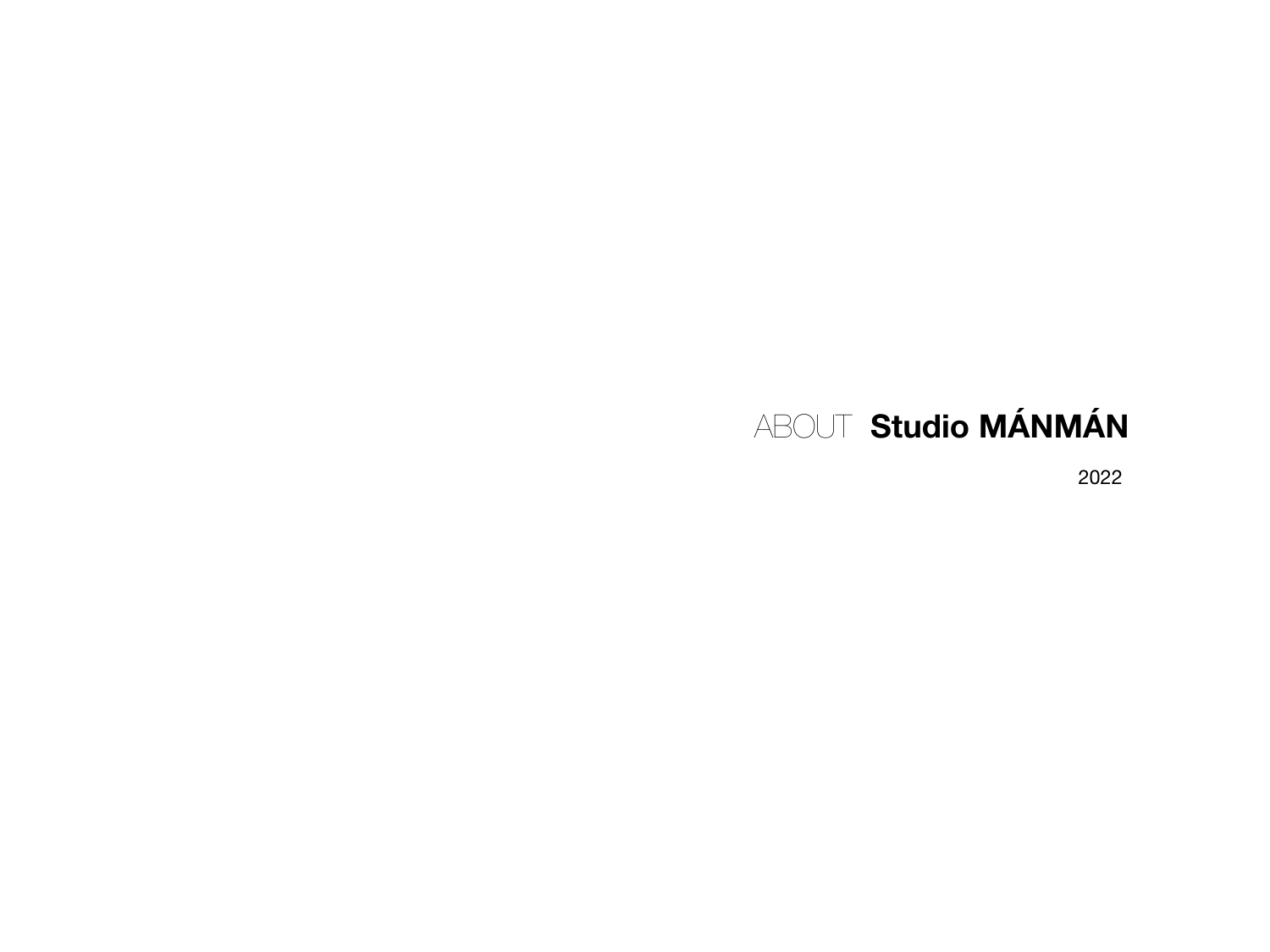**[Daishi Luo](https://www.studiomanman.com/daishi-luo)** and **[Zhipeng Tan](https://www.studiomanman.com/zhipeng-tan)** are contemporary art duo with a background in industrial design. They have their own main line of research, but they are also fascinated in working together to explore more possibilities about art, hence the Studio MÁNMÁN was founded.

The name "MÁNMÁN" (Pinyin) comes from a two-headed divine bird in the ancient Chinese book The Book of Mountains and Seas, which means an extraordinary imagination. Therefore, Studio MÁNMÁN is committed to interdisciplinary creation through matter and actively explores the boundaries of art.

Based on the respective research directions of the two artists, works of MÁNMÁN discusses the relationship between matter, technology and human. Their works range from collectible design, installation, sculpture, video. Meanwhile, they continue to expand new possibilities in cooperation, and actively design public welfare projects, establishing China's first **COPPERCOLORS**. Their works are exhibited at leading fairs and institutes around the world, such as Victoria and Albert Museum (CN),Design Miami/Basel (CH, US), Centre Pompidou x West Bund Museum(CN), Collective New York (NY), Salon Art+Design(NY), etc. They received awards from the 2017 China National Youth Art Fund and the 2019 Shenzhen C Foundation. And their works have been collected by Dior, Centre Georges Pompidou, Luo Zhongli Art Museum, HE Art Museum, Roger Federer Foundation, Kylie Jenner, Peter Marino, etc.



*Photo by Hector Liang, 2017*

蛮蛮鸟工作室由艺术家[罗黛诗](https://www.studiomanman.com/daishi-luo)[和谭志鹏共](https://www.studiomanman.com/zhipeng-tan)同创立。名字蛮蛮鸟源于山海经的一只 双头神兽,意喻不寻常的想象力。因此蛮蛮鸟致力于以物质为媒介,通过材料研 究、多样技术运⽤、⽣物学⽣产艺术创作,探索当代艺术的边界。

基于这对搭档各自的研究方向,蛮蛮鸟的工作跨越了物质、技术和身体之间的关 系,涉猎限量设计、装置、雕塑、影像等领域。其创作在全球各⼤领先展览、美 术馆和机构中展出,例如维多利亚与艾尔伯特博物馆,艺术巴塞尔,蓬皮杜国家文 化艺术中⼼,⻄岸美术馆, 设计迈阿密等。2017年获得中国家艺术基⾦,2019年 度深圳市创想公益基⾦等,作品被蓬⽪杜国家⽂化艺术中⼼、迪奥Dior、中国美 术学院美术馆,罗中立美术馆,和美术馆,罗杰·费德勒基金会, Kylie Jenner, Peter Marino等收藏。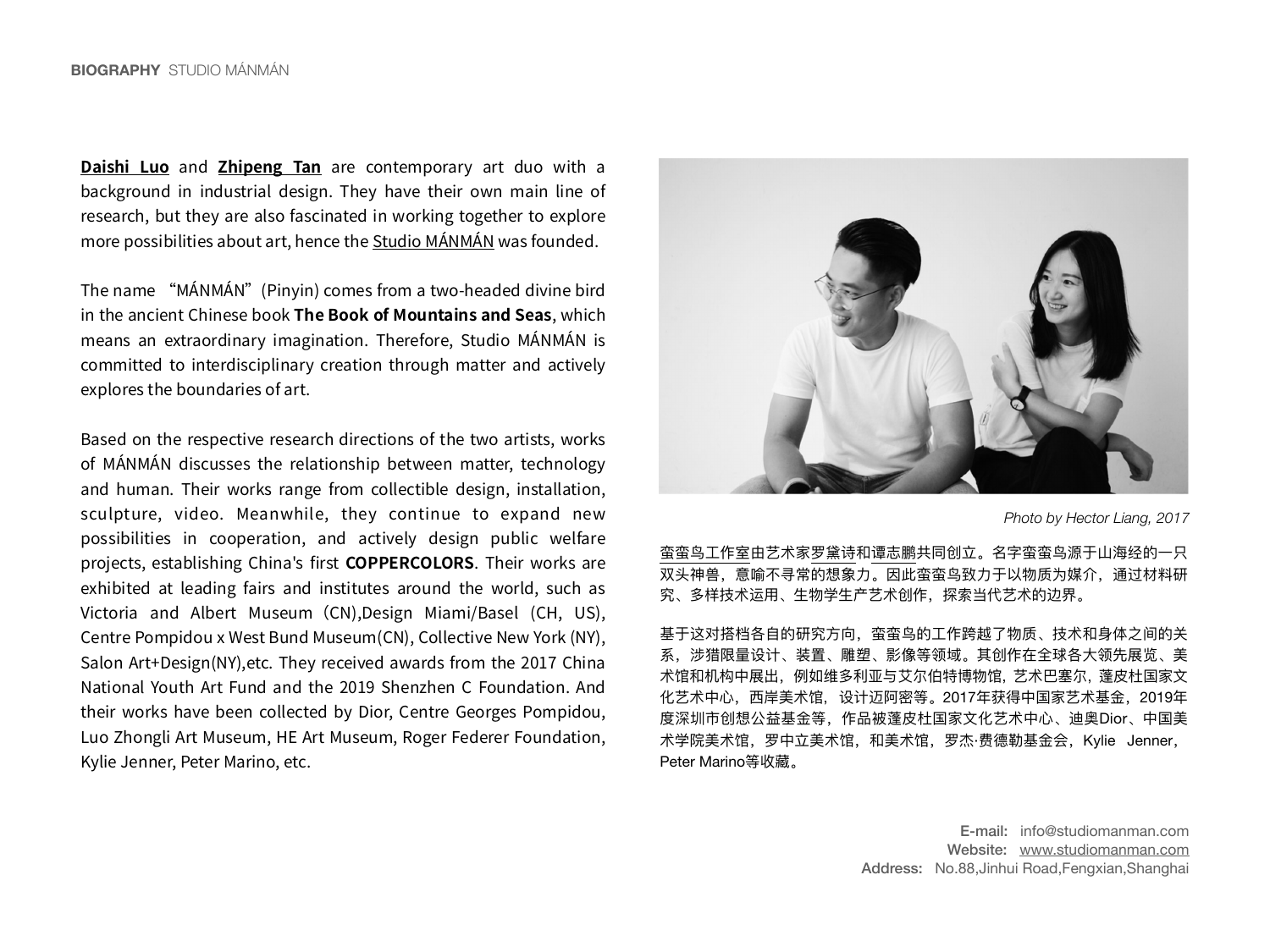#### **SELECTED EXHIBITIONS & FAIRS**

2021 2020 2019 2018 2017 2016 **FIRST OF ALL, Gallery All, Shanghai(CN)** ART 021, Shanghai(CN) **Design Miami/Podium,** Shanghai(CN) **MISS DIOR AS SEEN BY, DIOR, Paris(FR) MISS DIOR AS SEEN BY**, Dior, Tokyo(JPN) **JINGART**, Beijing(CN) West Bund Art & Design, shanghai(CN) **Centre Pompidou x West Bund Museum**,Shanghai(CN) **LA art show**,Los Angeles(USA) **Design Miami/Basel,**Basel(CH) **West Bund Art & Design**,shanghai(CN) Sǔn Mǎo, Victoria and Albert Museum, Shenzhen(CN) **Florence Design Biennale China, Ningbo (CN), July 3 – 14, 2019 JINGART**,Beijing(CN) **Metropolitan Sets, 1stdibs, Los Angeles(USA)** 致敬生活的艺术狂想, Hiart Space,Shanghai(CN) **NEW ERA NEW LIFE**,Shenzhen(CN) **Rong, ELLE Decoration, Shanghai(CN) Design Miami**,Miami(USA) **Design Miami/Basel**,Basel(CH) **JINGART**,Beijing(CN) **Design Shanghai**,Shanghai(CN) **FIVE SENSES**,COAST GALLERY, Zhuhai(CN) **Salon Art + Design**, New York(USA) **Design Miami**,Miami(USA) **The Potential Expression**,Young Artists Residency Program of SCFAI(CN) **The New Creative:The Future of Chinese Design**,HOW Musem,Shanghai(CN) **Emerging Chinese Designer**,AD,Shanghai(CN) **An Exhibition of Chinese Tableware Design and Culture**,Paris/Brussels/Turkey **Rong 5 years**,RONG design library,Milan(IT) **Asian Art Exhibition**, HONG KONG(CN) **Design Miami**,Miami(USA) **Shanghai Art Fair**,Shanghai(CN) **An Exhibition of Chinese Tableware Design and Culture**,Milan/Venice

#### **部分展览与项⽬**

| 2021 | FIRST OF ALL, 凹空间, 上海(CN)                 |
|------|-------------------------------------------|
|      | 二十一当代艺术博览会, 上海(CN)                        |
|      | Design Miami/Podium x Shanghai, 上海(CN)    |
|      | MISS DIOR AS SEEN BY, DIOR, 巴黎(FR)        |
|      | MISS DIOR AS SEEN BY, DIOR, 东京(JPN)       |
|      | 艺览北京, 北京(CN)                              |
| 2020 | 西岸艺术与设计博览会,上海(CN)                         |
|      | 蓬皮杜艺术中心x西岸美术馆,上海(CN)                      |
|      | 洛杉矶艺术展, 洛杉矶(USA)                          |
| 2019 | 设计迈阿密/艺术巴塞尔, 巴塞尔(CH)                      |
|      | 西岸艺术与设计博览会,上海(CN)                         |
|      | 和合而生,设计互联,深圳(CN)                          |
|      | 佛罗伦萨设计双年展, 宁波 (CN)                        |
|      | 艺览北京,北京(CN)                               |
|      | Metropolitan Sets, 1stdibs, 洛杉矶(USA)      |
|      | 致敬生活的艺术狂想, Hiart Space, Shanghai(CN)      |
| 2018 | 第三届中国设计大展及公共艺术专题展,深圳(CN)                  |
|      | 融合展, 《家居廊》, 上海(CN)                        |
|      | 设计迈阿密, 迈阿密(USA)                           |
|      | 设计迈阿密/艺术巴塞尔, 巴塞尔(CH)                      |
|      | 艺览北京,北京(CN)                               |
|      | 设计上海, 上海(CN)                              |
|      | 五感觉醒,无界美术馆, 珠海(CN)                        |
| 2017 | Salon Art + Design, 纽约(USA)               |
|      | 设计迈阿密, 迈阿密(USA)                           |
|      | 潜 <b>能的敞现</b> -青年艺术家驻留计划展, 四川美术学院, 重庆(CN) |
|      | <b>中国新势力</b> ,昊美术馆,上海(CN)                 |
|      | 中国设计新星,设计上海,上海(CN)                        |
|      | 中国饮食文化展,巴黎/布鲁塞尔/土耳其                       |
|      | 融五年大展,融设计图书馆,米兰(IT)                       |
|      | 亚洲艺术展,香港(CN)                              |
| 2016 | 设计迈阿密, 迈阿密(USA)                           |
|      | <b>青年艺术家推介展</b> ,上海艺术博览会,上海(CN)           |
|      | <b>中国饮食器物文化展</b> ,四川美术学院,米兰/威尼斯(IT)       |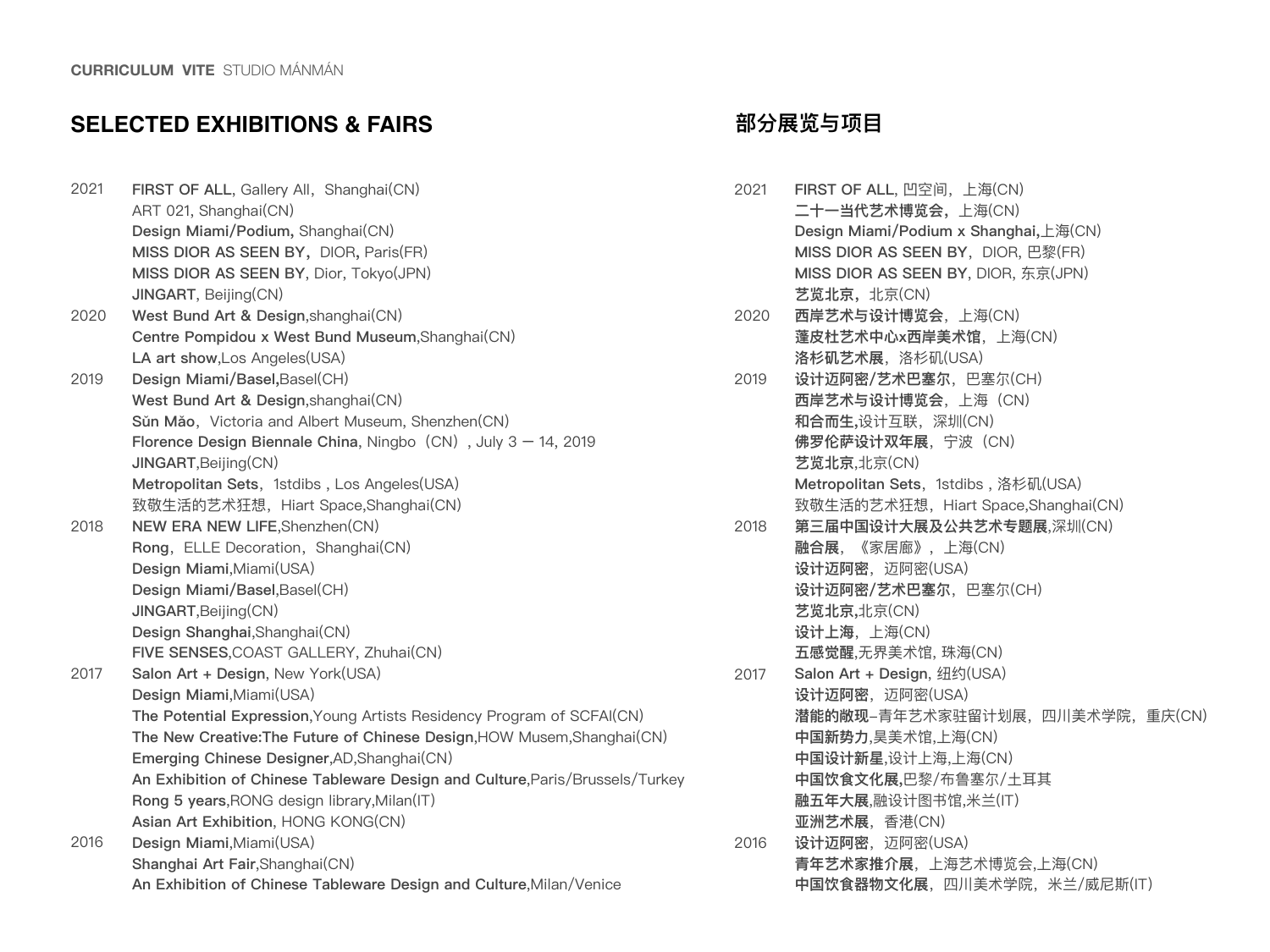## **RESIDENCE**

**Residency Program for Young Artists of Sichuan Fine Arts Institute**  Chongqing(CN), 2017

## **SELECTED COLLECTIONS**

Messenger of Dreams, Dior(FR) Lotus Collection,**CAA Art Museum(CN)** Lotus Telephone Table, Roger Federer Foundation(CH) Melting Console Table, Roger Federer Foundation(CH) Lotus Stool, **Le Centre national d'art et de culture Georges-Pompidou(FR)** Walking Vase,**Coast Museum(CN)** Stardust Collection, **Luo Zhongli Museum(CN)** Lotus Coffee Table, **HE ART MUSEUM(CN)** AIRHOME, **DAIKIN(CN)** Lotus stool, **Hiart Space(CN)** 33 Step Chair,**Peter Marino(USA)** Melting Console Table, Kylie Jenner(USA) Lotus Telephone Table, Shreyasi(IN) Melting Coffee Table, Sullivan&Stacy(USA)

### **AWARDS**

**China National Arts Fund, 2017 Emerging Chinese Designer, 2017 Emerging Chinese Designer, 2018 Lin Fengmian Creative Award, 2015** 

# **PUBLIC WELFARE PROJECTS**

**COPPERCOLORS,** supported by Shenzhen C Foundation

## **驻 留**

**2017年四川美术学院⻘年艺术家驻留计划**,重庆,中国

#### **部分收藏**

Messenger of Dreams, 迪奥, 巴黎 Lotus Collection, 中国美术学院美术馆, 杭州 Lotus Telephone Table, 费德勒基金会, 瑞士 Melting Console Table, 费德勒基金会, 瑞士 Lotus Stool, **蓬皮杜国家艺术和文化中心**, 巴黎 ⾏⾛的花器,**⽆界美术馆**,珠海 星空系列, **罗中⽴美术馆**,重庆 Lotus Coffee Table, **和美术馆**, 顺德 AIRHOME, **⼤⾦空调**,上海 Lotus stool, Hi艺术中心, 上海 33 Step Chair, Peter Marino, 纽约 Melting Console Table, Kylie Jenner, 洛杉矶 Lotus Telephone Table, Shreyasi, 孟买 Melting Coffee Table, Sullivan&Stacy, 曼哈顿

## **获 奖**

**中国国家艺术基⾦**,2017 中国设计新星, 2018 **中国设计新星**,2017 **林⻛眠创作奖**,2015

# **公益项⽬**

**铜色基因库,**深圳创想公益基金会支持(2019-2020)